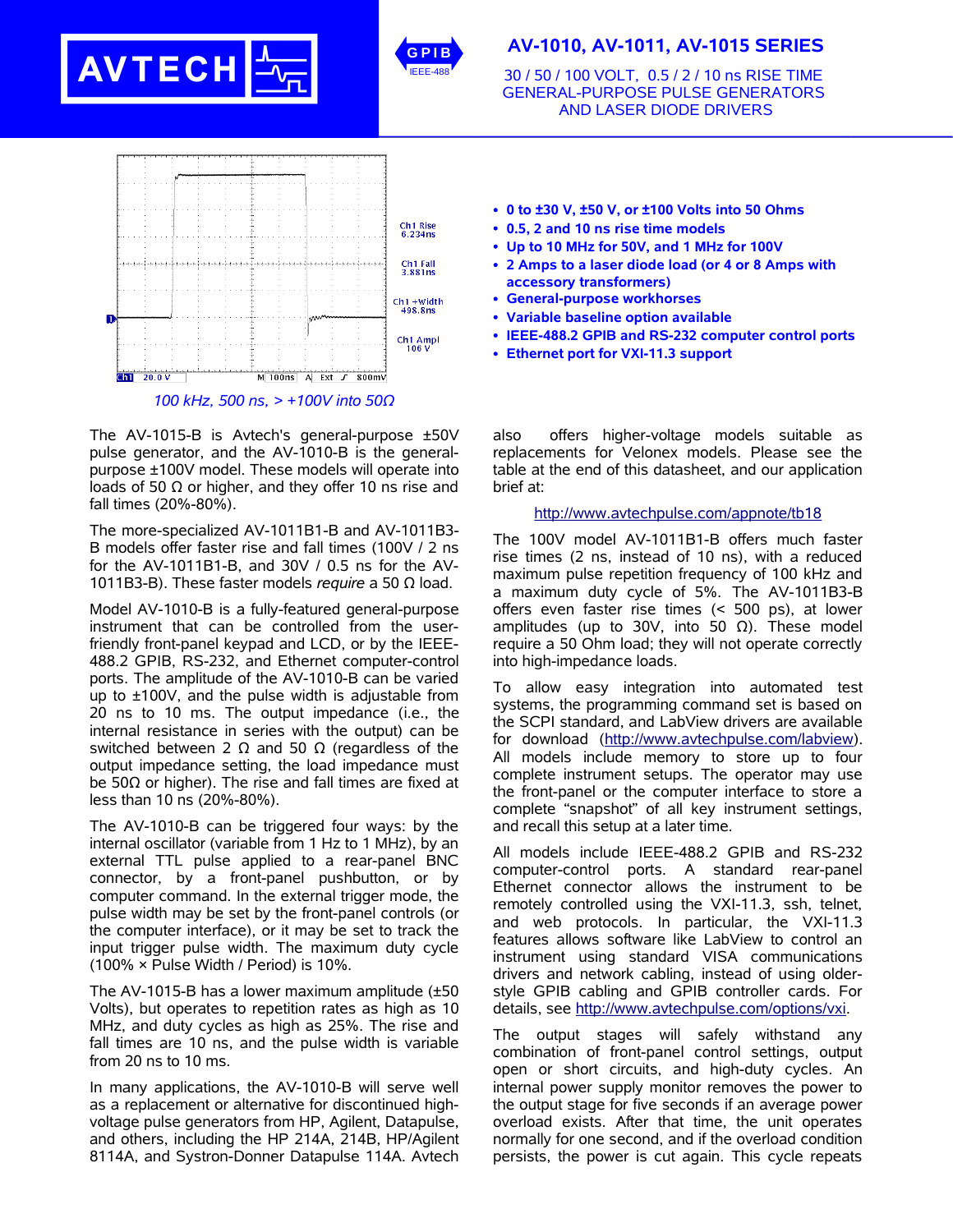until the overload is removed. With a 50Ω load the AV-1010-B will operate at duty cycles as high as 10%, but with high impedance loads the duty cycle may be as high as 50%. The output will source up to 2.5A (1.2A for the AV-1015-B) and will automatically shut down if the load current exceeds this value.

All models include a delay feature. The output can be advanced or delayed up to 1 second relative to the SYNC output (the delay must be less than 75% of the period, however). In the Double Pulse mode, the delay setting control the separation between the double pulses, with a minimum pulse separation of 1 us.

A gate input is provided. This input can be set active high or active low, and it can be set to act synchronously or asynchronously.

The AV-1010-B is offered with an offset option, allowing the pulses to be shifted up to  $\pm 20$ V. When generating a pulse with positive amplitude, the offset plus amplitude must remain between 0 and +100V, and when generating a pulse with negative amplitude, the offset plus amplitude must remain between 0 and -100V.

The AV-1010-B may also be used as 2, 4 or 8 Ampere laser diode drivers (1, 2, or 4 Amps for the AV-1015-B) using the methods illustrated on the following page. To supply 2 Amps to a diode load from the AV-1010-B, simply add a 50 Ohm resistor in series with the diode to limit the current and terminate the transmission line. For 4 Amp and 8 Amp applications, Avtech pulse transformers can be used, although the transformers will limit the maximum pulse width. (In general, better waveforms are obtained by using higher voltage pulsers with 50 Ohm resistances, rather than using transformers.) See Technical Brief 7 at http://www.avtechpulse.com/appnote/techbrief7 for typical current-boosted waveforms. Several other relevant application notes (AN-1A, AN-2A, AN-3A, TB2, TB7, TB12) are available for online reading at http://www.avtechpulse.com/appnote.

For high voltage operation into high impedance loads, see the AVR-G and AVR-GHV familes. For higher voltage operation into 50 Ohm loads, see the AVR-3-B, AVR-4-B, AVR-5B-B, AVR-7B-B, and AVR-8A-B families. For higher duty cycles and average powers, consider the AVR-2 series. Please see the selection guide at:

### http://www.avtechpulse.com/medium

A parametric search engine at is available online at http://www.avtechpulse.com/pick to assist you in selecting the best pulser for your application.

Model AV-1010-B replaces the older discontinued AV-1011-B model. It is essentially identical to the earlier model, but the AV-1010-B provides an improved pulse width range.



## AV-1015-B, FRONT PANEL



AV-1015-B, REAR PANEL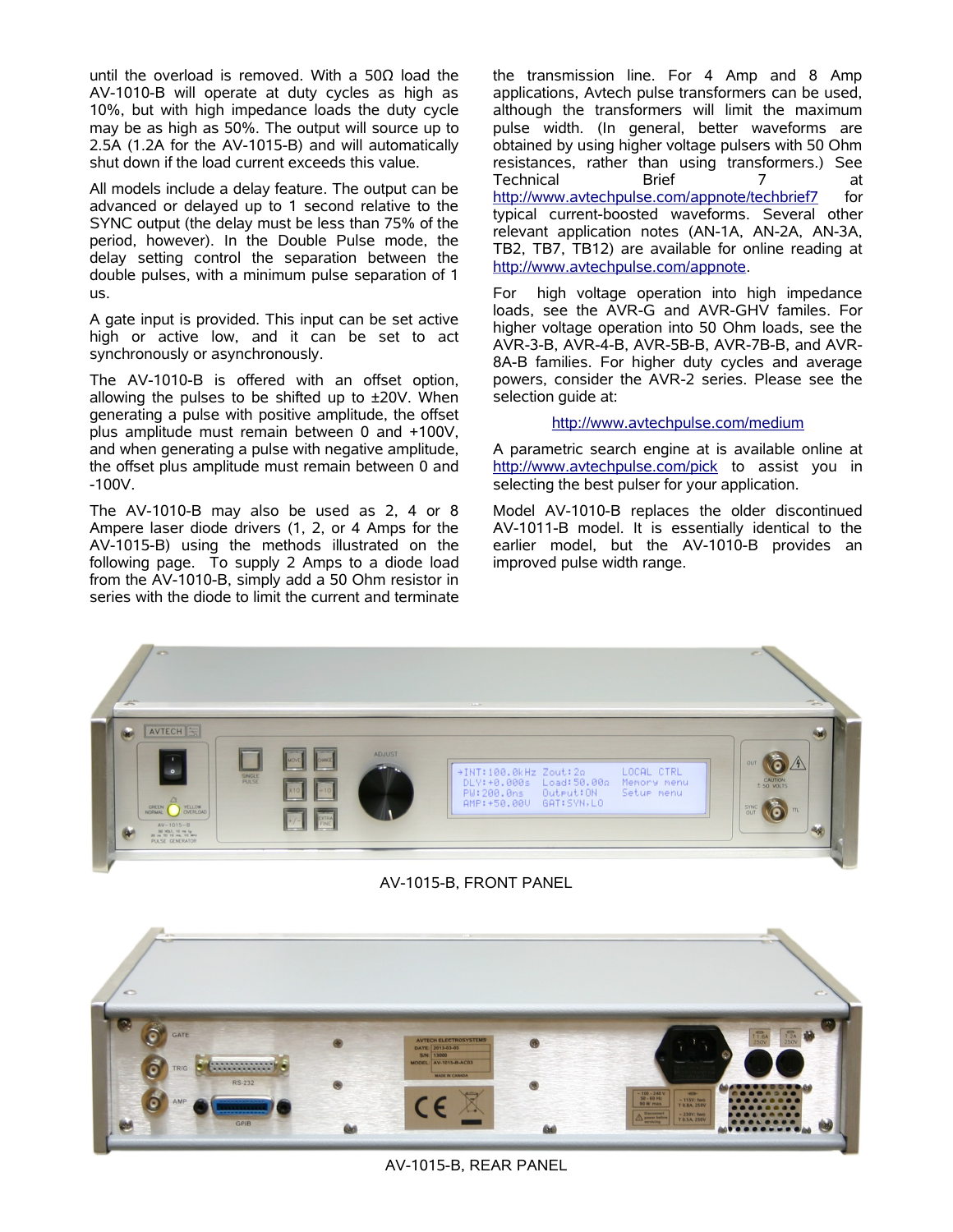

# **SPECIFICATIONS AV-1010,1011,1015 SERIES**

| Amplitude <sup>2,6</sup> , with $Z_{\text{OUT}} = 2\Omega$ :<br>≤5 to 50 V<br>≤10 to 100 Volts<br>≤10 to 100 Volts<br>≤3 to 30 Volts<br>with $Z_{\text{out}} = 50\Omega$ :<br>≤1 to 25 V<br>≤1 to 50 Volts<br>≤2 to 50 Volts<br>≤1 to 15 Volts<br>Pulse width, PW (FWHM) <sup>3</sup> :<br>20 ns to 10 ms<br>20 ns to 10 ms<br>100 ns to 10 ms<br>100 ns to 1 ms<br>Rise time (20%-80%) <sup>10</sup> :<br>$\leq 10$ ns<br>$\leq 10$ ns<br>$\leq$ 2 ns<br>$\leq 0.5$ ns<br>Fall time (80%-20%) <sup>10</sup> :<br>$\leq 10$ ns<br>$\leq$ 2 ns for $\leq$ 100 us PW<br>$\leq$ 0.5 ns for $\leq$ 100 us PW<br>$\leq 10$ ns<br>$\leq$ 8 ns for > 100 us PW<br>$\leq$ 5 ns for > 100 us PW<br>Pulse repetition frequency,<br>1 Hz to 10 MHz<br>1 Hz to 100 kHz<br>1 Hz to 1 MHz<br>PRF:<br>Maximum duty cycle:<br>25% into 50 $\Omega$ loads<br>10% into 50 $\Omega$ loads.<br>5%<br>50% into >200 $\Omega^8$<br>50% into $> 1$ k $\Omega$ loads<br>Output impedance $(Z_{\text{OUT}})^5$ :<br>$\approx$ 2 $\Omega$ or 50 $\Omega$ , switchable<br>Required load impedance:<br>$\geq 50 \Omega$<br>50 $\Omega$<br>Positive or negative, switchable<br>Output polarity:<br>DC offset:<br>0V, fixed (Optional <sup>4</sup> : 0 to<br>0 V, fixed<br>0 V, fixed<br>±20V, 0.4A max)<br>$\leq$ 8% of maximum rated amplitude for all amplitudes. Typically < 3% at maximum amplitude.<br>Leading edge overshoot (into<br>a non-inductive 50 $\Omega$ load):<br>Settles to ±3% of stable amplitude within 60 ns.<br>dV/dt $\approx I_{\text{OUT}} \div 4000$ uF<br>dV/dt $\approx I_{\text{OUT}} \div 4000$ uF<br>$\approx$ 5% worst-case<br>Typical pulse-top droop:<br>1 us to 1 second (measured between the two leading edges of the pulse doublet).<br>Double pulse mode spacing:<br>Must not exceed one-half of the period. There must be at least (PW + 100 ns) of "dead time" (no pulsing)<br>between the trailing edge of the first pulse and the leading edge of the second pulse. For instance,<br>if the pulse width is 1 us, the programmed delay between leading edges must be greater than<br>1 us (the pulse width) + 1.1 us (the minimum dead time) = 2.1 us,<br>and the period must be greater than 4.2 us.<br>> +3 Volts, > 50 ns, will drive 50 Ohm loads<br>+3V, >30ns, to $\geq$ 50 $\Omega$<br>Sync output:<br>TTL, synchronous or asynchronous, active high or low, switchable.<br>Gated operation:<br>Internal trigger, external trigger (TTL-level pulse, $> 10$ ns, 1 k $\Omega$ input impedance), front-panel "Single Pulse"<br>Trigger modes:<br>pushbutton, or single pulse trigger via computer command. In the external trigger mode, the pulse width<br>may be set by the instrument, or it may be set to track the input pulse width.<br>Variable delay:<br>Sync to main output: 0 to $\pm$ 1.0 seconds, for all trigger modes (including external trigger).<br>Propagation delay:<br>$\leq$ 150 ns (Ext trig in to pulse out)<br>Jitter:<br>$\leq$ ± 35ps ± 0.015% of sync delay (sync out to pulse out)<br>GPIB and RS-232 control <sup>1</sup> :<br>Yes, standard feature on all -B units.<br>Ethernet port, for remote<br>Included. Recommended as a modern alternative to GPIB / RS-232.<br>control using VXI-11.3, ssh,<br>See http://www.avtechpulse.com/options/vxi for details.<br>telnet, & web:<br>LabView drivers:<br>Available for download at http://www.avtechpulse.com/labview.<br>Settings resolution:<br>The resolution of the timing parameters (pulse width, delay, period) varies, but is always better than 0.15%<br>of ( set value  + 20 ns). The amplitude resolution is $< 0.1\%$ of the maximum amplitude.<br>Typically $\pm$ 3% (plus $\pm$ 1V or $\pm$ 2 ns) after 10 minute warmup, at low duty cycles <sup>7</sup> . For high-accuracy<br>Settings accuracy:<br>applications requiring traceable calibration, verify the output parameters with a calibrated oscilloscope <sup>9</sup> .<br>Output protection:<br>The output is protected against short circuits, open circuits, and high duty cycle<br><b>BNC</b> female<br>SMA female<br>Main output:<br>Connectors,<br>Other:<br><b>BNC</b> female<br><b>BNC</b> female<br>100 - 240 Volts, 50 - 60 Hz<br>Power requirements:<br>100 mm x 430 mm x 375 mm (3.9" x 17" x 14.8")<br>Dimensions:<br>Anodized aluminum with blue-gray plastic trim. ≤ 10 kg / 22 lbs. Designed & assembled in North America.<br>Chassis material, weight:<br>+5°C to +40°C<br>Temperature range:<br>Optional rack-mount kit:<br>Add the suffix "-R5" to the model number to include 19" rack mount kit | Model <sup>1</sup> : | AV-1015-B | AV-1010-B | AV-1011B1-B | AV-1011B3-B |  |
|--------------------------------------------------------------------------------------------------------------------------------------------------------------------------------------------------------------------------------------------------------------------------------------------------------------------------------------------------------------------------------------------------------------------------------------------------------------------------------------------------------------------------------------------------------------------------------------------------------------------------------------------------------------------------------------------------------------------------------------------------------------------------------------------------------------------------------------------------------------------------------------------------------------------------------------------------------------------------------------------------------------------------------------------------------------------------------------------------------------------------------------------------------------------------------------------------------------------------------------------------------------------------------------------------------------------------------------------------------------------------------------------------------------------------------------------------------------------------------------------------------------------------------------------------------------------------------------------------------------------------------------------------------------------------------------------------------------------------------------------------------------------------------------------------------------------------------------------------------------------------------------------------------------------------------------------------------------------------------------------------------------------------------------------------------------------------------------------------------------------------------------------------------------------------------------------------------------------------------------------------------------------------------------------------------------------------------------------------------------------------------------------------------------------------------------------------------------------------------------------------------------------------------------------------------------------------------------------------------------------------------------------------------------------------------------------------------------------------------------------------------------------------------------------------------------------------------------------------------------------------------------------------------------------------------------------------------------------------------------------------------------------------------------------------------------------------------------------------------------------------------------------------------------------------------------------------------------------------------------------------------------------------------------------------------------------------------------------------------------------------------------------------------------------------------------------------------------------------------------------------------------------------------------------------------------------------------------------------------------------------------------------------------------------------------------------------------------------------------------------------------------------------------------------------------------------------------------------------------------------------------------------------------------------------------------------------------------------------------------------------------------------------------------------------------------------------------------------------------------------------------------------------------------------------------------------------------------------------------------------------------------------------------------------------------------------------------------------------------------------------------------------------------------------------------------------------------------------------------------------------------------------------------------------------------------------------------------------|----------------------|-----------|-----------|-------------|-------------|--|
|                                                                                                                                                                                                                                                                                                                                                                                                                                                                                                                                                                                                                                                                                                                                                                                                                                                                                                                                                                                                                                                                                                                                                                                                                                                                                                                                                                                                                                                                                                                                                                                                                                                                                                                                                                                                                                                                                                                                                                                                                                                                                                                                                                                                                                                                                                                                                                                                                                                                                                                                                                                                                                                                                                                                                                                                                                                                                                                                                                                                                                                                                                                                                                                                                                                                                                                                                                                                                                                                                                                                                                                                                                                                                                                                                                                                                                                                                                                                                                                                                                                                                                                                                                                                                                                                                                                                                                                                                                                                                                                                                                                            |                      |           |           |             |             |  |
|                                                                                                                                                                                                                                                                                                                                                                                                                                                                                                                                                                                                                                                                                                                                                                                                                                                                                                                                                                                                                                                                                                                                                                                                                                                                                                                                                                                                                                                                                                                                                                                                                                                                                                                                                                                                                                                                                                                                                                                                                                                                                                                                                                                                                                                                                                                                                                                                                                                                                                                                                                                                                                                                                                                                                                                                                                                                                                                                                                                                                                                                                                                                                                                                                                                                                                                                                                                                                                                                                                                                                                                                                                                                                                                                                                                                                                                                                                                                                                                                                                                                                                                                                                                                                                                                                                                                                                                                                                                                                                                                                                                            |                      |           |           |             |             |  |
|                                                                                                                                                                                                                                                                                                                                                                                                                                                                                                                                                                                                                                                                                                                                                                                                                                                                                                                                                                                                                                                                                                                                                                                                                                                                                                                                                                                                                                                                                                                                                                                                                                                                                                                                                                                                                                                                                                                                                                                                                                                                                                                                                                                                                                                                                                                                                                                                                                                                                                                                                                                                                                                                                                                                                                                                                                                                                                                                                                                                                                                                                                                                                                                                                                                                                                                                                                                                                                                                                                                                                                                                                                                                                                                                                                                                                                                                                                                                                                                                                                                                                                                                                                                                                                                                                                                                                                                                                                                                                                                                                                                            |                      |           |           |             |             |  |
|                                                                                                                                                                                                                                                                                                                                                                                                                                                                                                                                                                                                                                                                                                                                                                                                                                                                                                                                                                                                                                                                                                                                                                                                                                                                                                                                                                                                                                                                                                                                                                                                                                                                                                                                                                                                                                                                                                                                                                                                                                                                                                                                                                                                                                                                                                                                                                                                                                                                                                                                                                                                                                                                                                                                                                                                                                                                                                                                                                                                                                                                                                                                                                                                                                                                                                                                                                                                                                                                                                                                                                                                                                                                                                                                                                                                                                                                                                                                                                                                                                                                                                                                                                                                                                                                                                                                                                                                                                                                                                                                                                                            |                      |           |           |             |             |  |
|                                                                                                                                                                                                                                                                                                                                                                                                                                                                                                                                                                                                                                                                                                                                                                                                                                                                                                                                                                                                                                                                                                                                                                                                                                                                                                                                                                                                                                                                                                                                                                                                                                                                                                                                                                                                                                                                                                                                                                                                                                                                                                                                                                                                                                                                                                                                                                                                                                                                                                                                                                                                                                                                                                                                                                                                                                                                                                                                                                                                                                                                                                                                                                                                                                                                                                                                                                                                                                                                                                                                                                                                                                                                                                                                                                                                                                                                                                                                                                                                                                                                                                                                                                                                                                                                                                                                                                                                                                                                                                                                                                                            |                      |           |           |             |             |  |
|                                                                                                                                                                                                                                                                                                                                                                                                                                                                                                                                                                                                                                                                                                                                                                                                                                                                                                                                                                                                                                                                                                                                                                                                                                                                                                                                                                                                                                                                                                                                                                                                                                                                                                                                                                                                                                                                                                                                                                                                                                                                                                                                                                                                                                                                                                                                                                                                                                                                                                                                                                                                                                                                                                                                                                                                                                                                                                                                                                                                                                                                                                                                                                                                                                                                                                                                                                                                                                                                                                                                                                                                                                                                                                                                                                                                                                                                                                                                                                                                                                                                                                                                                                                                                                                                                                                                                                                                                                                                                                                                                                                            |                      |           |           |             |             |  |
|                                                                                                                                                                                                                                                                                                                                                                                                                                                                                                                                                                                                                                                                                                                                                                                                                                                                                                                                                                                                                                                                                                                                                                                                                                                                                                                                                                                                                                                                                                                                                                                                                                                                                                                                                                                                                                                                                                                                                                                                                                                                                                                                                                                                                                                                                                                                                                                                                                                                                                                                                                                                                                                                                                                                                                                                                                                                                                                                                                                                                                                                                                                                                                                                                                                                                                                                                                                                                                                                                                                                                                                                                                                                                                                                                                                                                                                                                                                                                                                                                                                                                                                                                                                                                                                                                                                                                                                                                                                                                                                                                                                            |                      |           |           |             |             |  |
|                                                                                                                                                                                                                                                                                                                                                                                                                                                                                                                                                                                                                                                                                                                                                                                                                                                                                                                                                                                                                                                                                                                                                                                                                                                                                                                                                                                                                                                                                                                                                                                                                                                                                                                                                                                                                                                                                                                                                                                                                                                                                                                                                                                                                                                                                                                                                                                                                                                                                                                                                                                                                                                                                                                                                                                                                                                                                                                                                                                                                                                                                                                                                                                                                                                                                                                                                                                                                                                                                                                                                                                                                                                                                                                                                                                                                                                                                                                                                                                                                                                                                                                                                                                                                                                                                                                                                                                                                                                                                                                                                                                            |                      |           |           |             |             |  |
|                                                                                                                                                                                                                                                                                                                                                                                                                                                                                                                                                                                                                                                                                                                                                                                                                                                                                                                                                                                                                                                                                                                                                                                                                                                                                                                                                                                                                                                                                                                                                                                                                                                                                                                                                                                                                                                                                                                                                                                                                                                                                                                                                                                                                                                                                                                                                                                                                                                                                                                                                                                                                                                                                                                                                                                                                                                                                                                                                                                                                                                                                                                                                                                                                                                                                                                                                                                                                                                                                                                                                                                                                                                                                                                                                                                                                                                                                                                                                                                                                                                                                                                                                                                                                                                                                                                                                                                                                                                                                                                                                                                            |                      |           |           |             |             |  |
|                                                                                                                                                                                                                                                                                                                                                                                                                                                                                                                                                                                                                                                                                                                                                                                                                                                                                                                                                                                                                                                                                                                                                                                                                                                                                                                                                                                                                                                                                                                                                                                                                                                                                                                                                                                                                                                                                                                                                                                                                                                                                                                                                                                                                                                                                                                                                                                                                                                                                                                                                                                                                                                                                                                                                                                                                                                                                                                                                                                                                                                                                                                                                                                                                                                                                                                                                                                                                                                                                                                                                                                                                                                                                                                                                                                                                                                                                                                                                                                                                                                                                                                                                                                                                                                                                                                                                                                                                                                                                                                                                                                            |                      |           |           |             |             |  |
|                                                                                                                                                                                                                                                                                                                                                                                                                                                                                                                                                                                                                                                                                                                                                                                                                                                                                                                                                                                                                                                                                                                                                                                                                                                                                                                                                                                                                                                                                                                                                                                                                                                                                                                                                                                                                                                                                                                                                                                                                                                                                                                                                                                                                                                                                                                                                                                                                                                                                                                                                                                                                                                                                                                                                                                                                                                                                                                                                                                                                                                                                                                                                                                                                                                                                                                                                                                                                                                                                                                                                                                                                                                                                                                                                                                                                                                                                                                                                                                                                                                                                                                                                                                                                                                                                                                                                                                                                                                                                                                                                                                            |                      |           |           |             |             |  |
|                                                                                                                                                                                                                                                                                                                                                                                                                                                                                                                                                                                                                                                                                                                                                                                                                                                                                                                                                                                                                                                                                                                                                                                                                                                                                                                                                                                                                                                                                                                                                                                                                                                                                                                                                                                                                                                                                                                                                                                                                                                                                                                                                                                                                                                                                                                                                                                                                                                                                                                                                                                                                                                                                                                                                                                                                                                                                                                                                                                                                                                                                                                                                                                                                                                                                                                                                                                                                                                                                                                                                                                                                                                                                                                                                                                                                                                                                                                                                                                                                                                                                                                                                                                                                                                                                                                                                                                                                                                                                                                                                                                            |                      |           |           |             |             |  |
|                                                                                                                                                                                                                                                                                                                                                                                                                                                                                                                                                                                                                                                                                                                                                                                                                                                                                                                                                                                                                                                                                                                                                                                                                                                                                                                                                                                                                                                                                                                                                                                                                                                                                                                                                                                                                                                                                                                                                                                                                                                                                                                                                                                                                                                                                                                                                                                                                                                                                                                                                                                                                                                                                                                                                                                                                                                                                                                                                                                                                                                                                                                                                                                                                                                                                                                                                                                                                                                                                                                                                                                                                                                                                                                                                                                                                                                                                                                                                                                                                                                                                                                                                                                                                                                                                                                                                                                                                                                                                                                                                                                            |                      |           |           |             |             |  |
|                                                                                                                                                                                                                                                                                                                                                                                                                                                                                                                                                                                                                                                                                                                                                                                                                                                                                                                                                                                                                                                                                                                                                                                                                                                                                                                                                                                                                                                                                                                                                                                                                                                                                                                                                                                                                                                                                                                                                                                                                                                                                                                                                                                                                                                                                                                                                                                                                                                                                                                                                                                                                                                                                                                                                                                                                                                                                                                                                                                                                                                                                                                                                                                                                                                                                                                                                                                                                                                                                                                                                                                                                                                                                                                                                                                                                                                                                                                                                                                                                                                                                                                                                                                                                                                                                                                                                                                                                                                                                                                                                                                            |                      |           |           |             |             |  |
|                                                                                                                                                                                                                                                                                                                                                                                                                                                                                                                                                                                                                                                                                                                                                                                                                                                                                                                                                                                                                                                                                                                                                                                                                                                                                                                                                                                                                                                                                                                                                                                                                                                                                                                                                                                                                                                                                                                                                                                                                                                                                                                                                                                                                                                                                                                                                                                                                                                                                                                                                                                                                                                                                                                                                                                                                                                                                                                                                                                                                                                                                                                                                                                                                                                                                                                                                                                                                                                                                                                                                                                                                                                                                                                                                                                                                                                                                                                                                                                                                                                                                                                                                                                                                                                                                                                                                                                                                                                                                                                                                                                            |                      |           |           |             |             |  |
|                                                                                                                                                                                                                                                                                                                                                                                                                                                                                                                                                                                                                                                                                                                                                                                                                                                                                                                                                                                                                                                                                                                                                                                                                                                                                                                                                                                                                                                                                                                                                                                                                                                                                                                                                                                                                                                                                                                                                                                                                                                                                                                                                                                                                                                                                                                                                                                                                                                                                                                                                                                                                                                                                                                                                                                                                                                                                                                                                                                                                                                                                                                                                                                                                                                                                                                                                                                                                                                                                                                                                                                                                                                                                                                                                                                                                                                                                                                                                                                                                                                                                                                                                                                                                                                                                                                                                                                                                                                                                                                                                                                            |                      |           |           |             |             |  |
|                                                                                                                                                                                                                                                                                                                                                                                                                                                                                                                                                                                                                                                                                                                                                                                                                                                                                                                                                                                                                                                                                                                                                                                                                                                                                                                                                                                                                                                                                                                                                                                                                                                                                                                                                                                                                                                                                                                                                                                                                                                                                                                                                                                                                                                                                                                                                                                                                                                                                                                                                                                                                                                                                                                                                                                                                                                                                                                                                                                                                                                                                                                                                                                                                                                                                                                                                                                                                                                                                                                                                                                                                                                                                                                                                                                                                                                                                                                                                                                                                                                                                                                                                                                                                                                                                                                                                                                                                                                                                                                                                                                            |                      |           |           |             |             |  |
|                                                                                                                                                                                                                                                                                                                                                                                                                                                                                                                                                                                                                                                                                                                                                                                                                                                                                                                                                                                                                                                                                                                                                                                                                                                                                                                                                                                                                                                                                                                                                                                                                                                                                                                                                                                                                                                                                                                                                                                                                                                                                                                                                                                                                                                                                                                                                                                                                                                                                                                                                                                                                                                                                                                                                                                                                                                                                                                                                                                                                                                                                                                                                                                                                                                                                                                                                                                                                                                                                                                                                                                                                                                                                                                                                                                                                                                                                                                                                                                                                                                                                                                                                                                                                                                                                                                                                                                                                                                                                                                                                                                            |                      |           |           |             |             |  |
|                                                                                                                                                                                                                                                                                                                                                                                                                                                                                                                                                                                                                                                                                                                                                                                                                                                                                                                                                                                                                                                                                                                                                                                                                                                                                                                                                                                                                                                                                                                                                                                                                                                                                                                                                                                                                                                                                                                                                                                                                                                                                                                                                                                                                                                                                                                                                                                                                                                                                                                                                                                                                                                                                                                                                                                                                                                                                                                                                                                                                                                                                                                                                                                                                                                                                                                                                                                                                                                                                                                                                                                                                                                                                                                                                                                                                                                                                                                                                                                                                                                                                                                                                                                                                                                                                                                                                                                                                                                                                                                                                                                            |                      |           |           |             |             |  |
|                                                                                                                                                                                                                                                                                                                                                                                                                                                                                                                                                                                                                                                                                                                                                                                                                                                                                                                                                                                                                                                                                                                                                                                                                                                                                                                                                                                                                                                                                                                                                                                                                                                                                                                                                                                                                                                                                                                                                                                                                                                                                                                                                                                                                                                                                                                                                                                                                                                                                                                                                                                                                                                                                                                                                                                                                                                                                                                                                                                                                                                                                                                                                                                                                                                                                                                                                                                                                                                                                                                                                                                                                                                                                                                                                                                                                                                                                                                                                                                                                                                                                                                                                                                                                                                                                                                                                                                                                                                                                                                                                                                            |                      |           |           |             |             |  |
|                                                                                                                                                                                                                                                                                                                                                                                                                                                                                                                                                                                                                                                                                                                                                                                                                                                                                                                                                                                                                                                                                                                                                                                                                                                                                                                                                                                                                                                                                                                                                                                                                                                                                                                                                                                                                                                                                                                                                                                                                                                                                                                                                                                                                                                                                                                                                                                                                                                                                                                                                                                                                                                                                                                                                                                                                                                                                                                                                                                                                                                                                                                                                                                                                                                                                                                                                                                                                                                                                                                                                                                                                                                                                                                                                                                                                                                                                                                                                                                                                                                                                                                                                                                                                                                                                                                                                                                                                                                                                                                                                                                            |                      |           |           |             |             |  |
|                                                                                                                                                                                                                                                                                                                                                                                                                                                                                                                                                                                                                                                                                                                                                                                                                                                                                                                                                                                                                                                                                                                                                                                                                                                                                                                                                                                                                                                                                                                                                                                                                                                                                                                                                                                                                                                                                                                                                                                                                                                                                                                                                                                                                                                                                                                                                                                                                                                                                                                                                                                                                                                                                                                                                                                                                                                                                                                                                                                                                                                                                                                                                                                                                                                                                                                                                                                                                                                                                                                                                                                                                                                                                                                                                                                                                                                                                                                                                                                                                                                                                                                                                                                                                                                                                                                                                                                                                                                                                                                                                                                            |                      |           |           |             |             |  |
|                                                                                                                                                                                                                                                                                                                                                                                                                                                                                                                                                                                                                                                                                                                                                                                                                                                                                                                                                                                                                                                                                                                                                                                                                                                                                                                                                                                                                                                                                                                                                                                                                                                                                                                                                                                                                                                                                                                                                                                                                                                                                                                                                                                                                                                                                                                                                                                                                                                                                                                                                                                                                                                                                                                                                                                                                                                                                                                                                                                                                                                                                                                                                                                                                                                                                                                                                                                                                                                                                                                                                                                                                                                                                                                                                                                                                                                                                                                                                                                                                                                                                                                                                                                                                                                                                                                                                                                                                                                                                                                                                                                            |                      |           |           |             |             |  |
|                                                                                                                                                                                                                                                                                                                                                                                                                                                                                                                                                                                                                                                                                                                                                                                                                                                                                                                                                                                                                                                                                                                                                                                                                                                                                                                                                                                                                                                                                                                                                                                                                                                                                                                                                                                                                                                                                                                                                                                                                                                                                                                                                                                                                                                                                                                                                                                                                                                                                                                                                                                                                                                                                                                                                                                                                                                                                                                                                                                                                                                                                                                                                                                                                                                                                                                                                                                                                                                                                                                                                                                                                                                                                                                                                                                                                                                                                                                                                                                                                                                                                                                                                                                                                                                                                                                                                                                                                                                                                                                                                                                            |                      |           |           |             |             |  |
|                                                                                                                                                                                                                                                                                                                                                                                                                                                                                                                                                                                                                                                                                                                                                                                                                                                                                                                                                                                                                                                                                                                                                                                                                                                                                                                                                                                                                                                                                                                                                                                                                                                                                                                                                                                                                                                                                                                                                                                                                                                                                                                                                                                                                                                                                                                                                                                                                                                                                                                                                                                                                                                                                                                                                                                                                                                                                                                                                                                                                                                                                                                                                                                                                                                                                                                                                                                                                                                                                                                                                                                                                                                                                                                                                                                                                                                                                                                                                                                                                                                                                                                                                                                                                                                                                                                                                                                                                                                                                                                                                                                            |                      |           |           |             |             |  |
|                                                                                                                                                                                                                                                                                                                                                                                                                                                                                                                                                                                                                                                                                                                                                                                                                                                                                                                                                                                                                                                                                                                                                                                                                                                                                                                                                                                                                                                                                                                                                                                                                                                                                                                                                                                                                                                                                                                                                                                                                                                                                                                                                                                                                                                                                                                                                                                                                                                                                                                                                                                                                                                                                                                                                                                                                                                                                                                                                                                                                                                                                                                                                                                                                                                                                                                                                                                                                                                                                                                                                                                                                                                                                                                                                                                                                                                                                                                                                                                                                                                                                                                                                                                                                                                                                                                                                                                                                                                                                                                                                                                            |                      |           |           |             |             |  |
|                                                                                                                                                                                                                                                                                                                                                                                                                                                                                                                                                                                                                                                                                                                                                                                                                                                                                                                                                                                                                                                                                                                                                                                                                                                                                                                                                                                                                                                                                                                                                                                                                                                                                                                                                                                                                                                                                                                                                                                                                                                                                                                                                                                                                                                                                                                                                                                                                                                                                                                                                                                                                                                                                                                                                                                                                                                                                                                                                                                                                                                                                                                                                                                                                                                                                                                                                                                                                                                                                                                                                                                                                                                                                                                                                                                                                                                                                                                                                                                                                                                                                                                                                                                                                                                                                                                                                                                                                                                                                                                                                                                            |                      |           |           |             |             |  |
|                                                                                                                                                                                                                                                                                                                                                                                                                                                                                                                                                                                                                                                                                                                                                                                                                                                                                                                                                                                                                                                                                                                                                                                                                                                                                                                                                                                                                                                                                                                                                                                                                                                                                                                                                                                                                                                                                                                                                                                                                                                                                                                                                                                                                                                                                                                                                                                                                                                                                                                                                                                                                                                                                                                                                                                                                                                                                                                                                                                                                                                                                                                                                                                                                                                                                                                                                                                                                                                                                                                                                                                                                                                                                                                                                                                                                                                                                                                                                                                                                                                                                                                                                                                                                                                                                                                                                                                                                                                                                                                                                                                            |                      |           |           |             |             |  |
|                                                                                                                                                                                                                                                                                                                                                                                                                                                                                                                                                                                                                                                                                                                                                                                                                                                                                                                                                                                                                                                                                                                                                                                                                                                                                                                                                                                                                                                                                                                                                                                                                                                                                                                                                                                                                                                                                                                                                                                                                                                                                                                                                                                                                                                                                                                                                                                                                                                                                                                                                                                                                                                                                                                                                                                                                                                                                                                                                                                                                                                                                                                                                                                                                                                                                                                                                                                                                                                                                                                                                                                                                                                                                                                                                                                                                                                                                                                                                                                                                                                                                                                                                                                                                                                                                                                                                                                                                                                                                                                                                                                            |                      |           |           |             |             |  |
|                                                                                                                                                                                                                                                                                                                                                                                                                                                                                                                                                                                                                                                                                                                                                                                                                                                                                                                                                                                                                                                                                                                                                                                                                                                                                                                                                                                                                                                                                                                                                                                                                                                                                                                                                                                                                                                                                                                                                                                                                                                                                                                                                                                                                                                                                                                                                                                                                                                                                                                                                                                                                                                                                                                                                                                                                                                                                                                                                                                                                                                                                                                                                                                                                                                                                                                                                                                                                                                                                                                                                                                                                                                                                                                                                                                                                                                                                                                                                                                                                                                                                                                                                                                                                                                                                                                                                                                                                                                                                                                                                                                            |                      |           |           |             |             |  |
|                                                                                                                                                                                                                                                                                                                                                                                                                                                                                                                                                                                                                                                                                                                                                                                                                                                                                                                                                                                                                                                                                                                                                                                                                                                                                                                                                                                                                                                                                                                                                                                                                                                                                                                                                                                                                                                                                                                                                                                                                                                                                                                                                                                                                                                                                                                                                                                                                                                                                                                                                                                                                                                                                                                                                                                                                                                                                                                                                                                                                                                                                                                                                                                                                                                                                                                                                                                                                                                                                                                                                                                                                                                                                                                                                                                                                                                                                                                                                                                                                                                                                                                                                                                                                                                                                                                                                                                                                                                                                                                                                                                            |                      |           |           |             |             |  |
|                                                                                                                                                                                                                                                                                                                                                                                                                                                                                                                                                                                                                                                                                                                                                                                                                                                                                                                                                                                                                                                                                                                                                                                                                                                                                                                                                                                                                                                                                                                                                                                                                                                                                                                                                                                                                                                                                                                                                                                                                                                                                                                                                                                                                                                                                                                                                                                                                                                                                                                                                                                                                                                                                                                                                                                                                                                                                                                                                                                                                                                                                                                                                                                                                                                                                                                                                                                                                                                                                                                                                                                                                                                                                                                                                                                                                                                                                                                                                                                                                                                                                                                                                                                                                                                                                                                                                                                                                                                                                                                                                                                            |                      |           |           |             |             |  |
|                                                                                                                                                                                                                                                                                                                                                                                                                                                                                                                                                                                                                                                                                                                                                                                                                                                                                                                                                                                                                                                                                                                                                                                                                                                                                                                                                                                                                                                                                                                                                                                                                                                                                                                                                                                                                                                                                                                                                                                                                                                                                                                                                                                                                                                                                                                                                                                                                                                                                                                                                                                                                                                                                                                                                                                                                                                                                                                                                                                                                                                                                                                                                                                                                                                                                                                                                                                                                                                                                                                                                                                                                                                                                                                                                                                                                                                                                                                                                                                                                                                                                                                                                                                                                                                                                                                                                                                                                                                                                                                                                                                            |                      |           |           |             |             |  |

1) -B suffix indicates IEEE-488.2 GPIB and RS-232 control of amplitude and frequency. See http://www.avtechpulse.com/gpib for details.

- 2) The output amplitude may also be controlled by applying 0 to +10 V DC to a rear-panel BNC connector.
- 3) The output pulse width may also be controlled externally by applying a TTL-level trigger of the desired width to a rear-panel BNC connector (PWIN = PWOUT mode).
- 4) For adjustable (0 to ±20V) DC offset, add -OT to the model number (e.g., AV-1010-B-OT). When generating a pulse with positive amplitude, the offset plus amplitude must remain between 0 and +100V, and when generating a pulse with negative amplitude, the offset plus amplitude must remain between 0 and -100V.
- 5) This is the *internal* resistance *in series* with the output. It is *not* the load resistance.

6) The output can be set at lower values, but the overshoot may become

- significant relative to the pulse amplitude at low amplitudes. 7) The amplitude may decrease ~10% relative to the programmed setting if<br>the instrument is operating at or near the maximum specified duty cycle.<br>8) Subject to the additional limitation that there must be at least 75 ns of
- "dead time" (no pulsing) between the trailing edge of one pulse and the
- leading edge of the next pulse. 9) These instruments are provided with a basic calibration checksheet, showing a selection of measured output parameters. These measurements are performed with equipment that is calibrated on a regular basis by a third-party ISO/IEC 17025:2005 accredited calibration laboratory. However, Avtech itself does not claim any accreditation. For applications requiring traceable performance, use a calibrated measurement system rather than relying on the accuracy of the pulse generator settings.
- 10) Valid into a 50 Ohm load.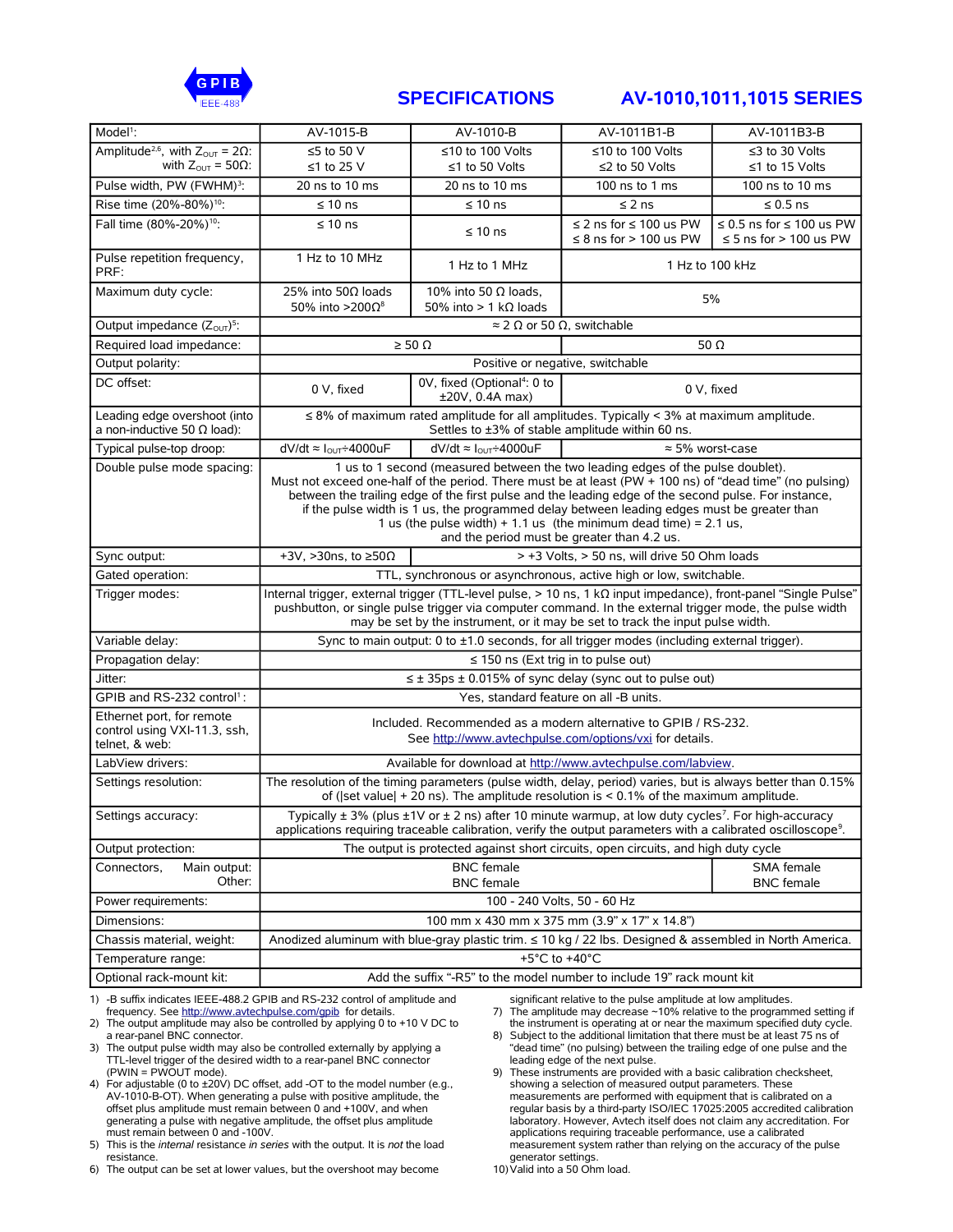### **Laser Diode Driver Applications**

The AV-1010-B can be used as a 2, 4 or 8 Ampere laser diode driver using these configurations:



Use a 50 Ohm resistor to match the laser diode to the AV-1010-B. This limits the current to a safe level for the AV-1010-B, and terminates the coaxial cable to minimize ringing.



The AVX-MRB5 transformer can be used to double the output current to a maximum of 4 Amps. The load impedance must be reduced by a factor of 4, to 12 Ohms. The maximum pulse width is limited to 10 us.



The AVX-MRB6 transformer can be used to quadruple the output current to a maximum of 8 Amps. The load impedance must be reduced by a factor of 16, to 3 Ohms. The maximum pulse width is limited to 10 us.

from an AV-1010-B. 20 V/div, 2 us/div.

Similarly, the AV-1015-B can be used as 1, 2 or 4 Ampere laser diode driver using these techniques.



**Typical Waveforms**

Use the "Pick the Perfect Pulser" parametric search engine at http://www.avtechpulse.com/pick

to find the best pulser for your application!

Avtech frequently customizes models to meet special requirements at near-stock prices!

Contact Avtech (info@avtechpulse.com) today with your special requirements!